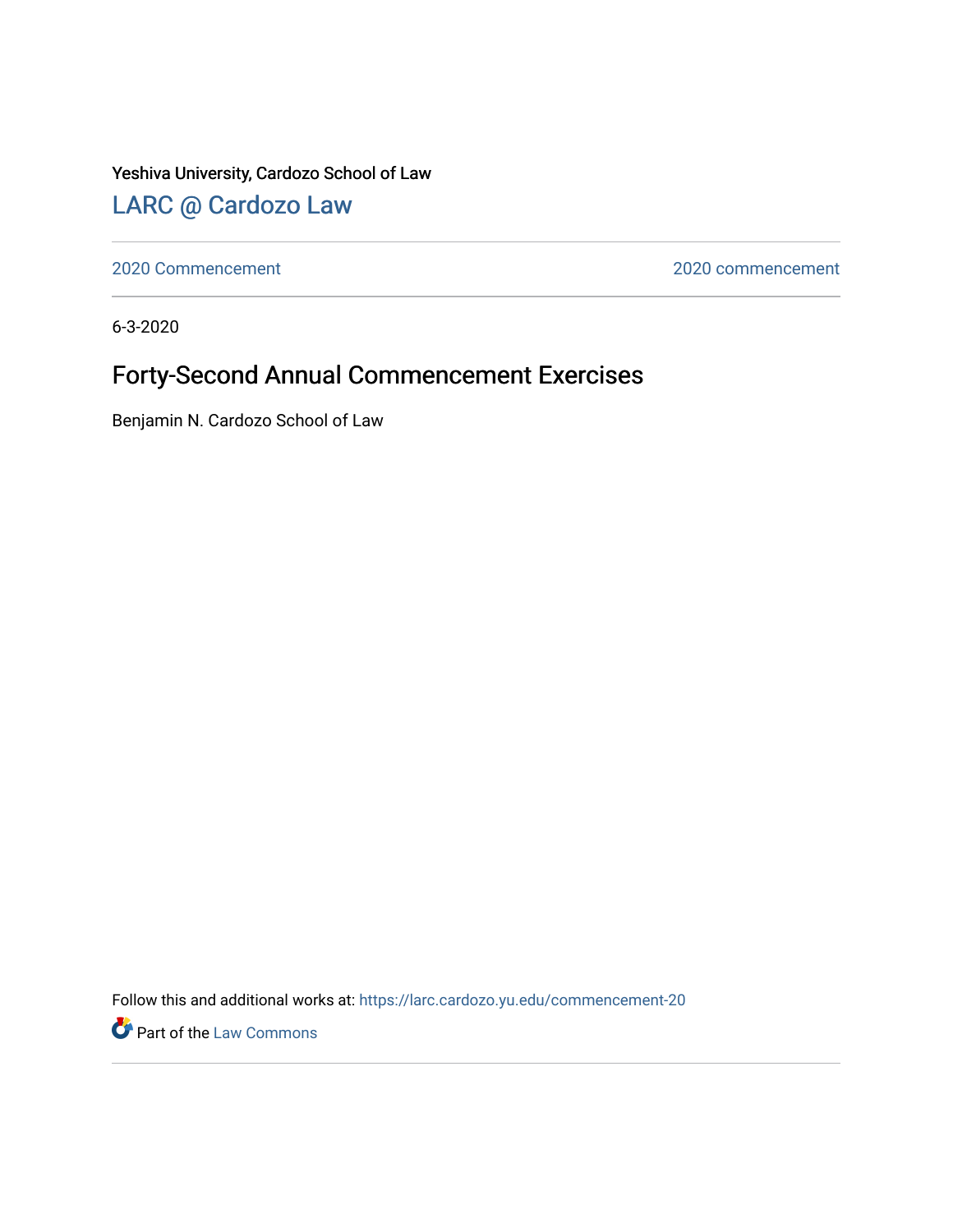Celebration of the Class of 2020

Wednesday, June Third, Two Thousand Twenty

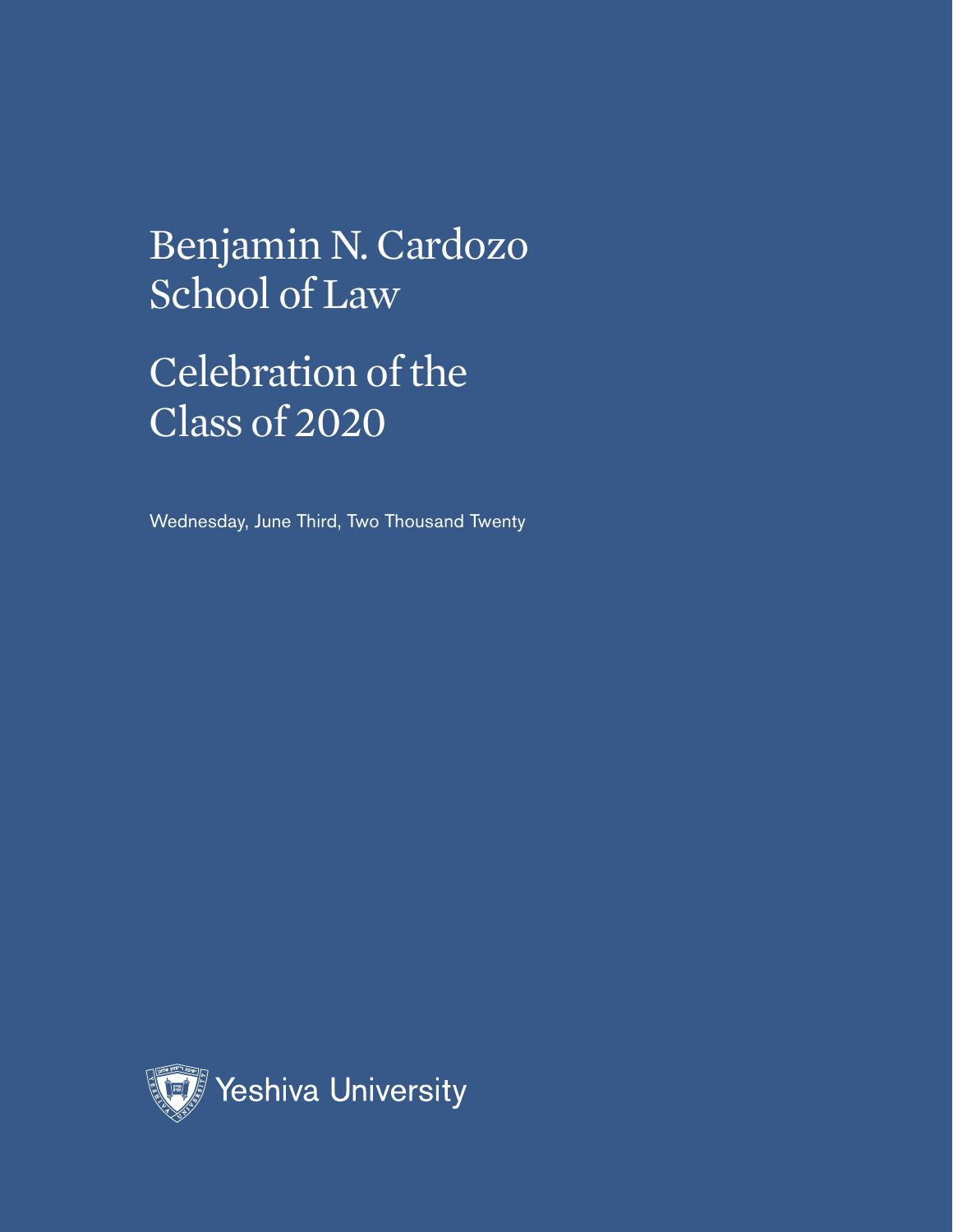### Degree Candidates

#### **BENJAMIN N. CARDOZO SCHOOL OF LAW**

Master of Laws *as of September 27 2019*

Arjola Koboci

Master of Laws *as of January 15, 2020*

Leah Baumann Abel Tom Benny Remedios Borje Lucile Esther Sarah Bouhanna Veronika Daly Sarah-Ines Dhouib Pu Feng Dhawal Himanshu Gandhi Samuel Leonard Genen Marsed M. Hajdari Sena Hatipoglu Molli Sarah James Jennifer E. Kleinman Zachary Mercado Simone Morabito Eni Nikollari Saradja Paul Vittoria Maria Romagnoli Guanlan Shen Enola Themeli Tzvi Zisk

#### Master of Laws *as of May 29, 2020*

Shima AbachiNejadasl Abayomi M. Alli Giuseppe Aprile Paul A. Arbareri Eunice Arce Cardozo Jony Assraf Guy Avitan Djalil Bendada Ashley M. Biggs Naa Koshie Blankson Daniel P. Brady Yuvraj D. Brahmbhatt Nikki L. Breeland Emilie Bu David Michael Butler Claire Chabat Nisha Charania Vivianne C. Chermont Marie-Camille De Polignac Arianna Doddi Lara Esteves Teixeira Mathilde Marie Eulalie Alon Faiman Vladislav Gorishniy Chantelle A. Gyamfi Joseph R. Hoffman Ida A. Ivowi Shara Jaff Punita Jain Yipeng Jia Mergime Kajtazi Mohammadreza Khodaverdian Rozar Kosmaci Liu Qingqing Kyra Mercadier Anne E. Muenchinger Daniel D. Pojero Juliana A. Rigato-Piekarski Federica Romanelli Yuliya Sadyhyan Leandro Silva Londono Deborah Spigelman Maria Jose Stephan Roxanne S. Tsiela Matondo Sara Turgutoglu Dhwani Nainesh Vanzara Juan F. Villazon San Martin Jun Wang Jiao Zhang

#### Master of Studies in Law *as of May 29, 2020*

Yessica M. Auringer Melodye Harvey Hannah T. Lanzkron Sarah J. Leonard Brandon E. Washington

#### Doctor of the Science of Law *as of May 29, 2020*

Cecilia Lis Gebruers Hanya

Juris Doctor *as of September 27, 2019*

Danielle Davis

Juris Doctor *as of January 15, 2020*

Brandon Fox Anhelina Shteerman David Powell Steinei

#### Juris Doctor *as of May 29, 2020*

Melissa M. Abramsky Nathan J. Ades Sean H. Adessky Trisha Aggarwal Sahar N. Akhavan Sara M. Alvarez Sahira S. Asia Tamiris Askarova Miriam Azizi Yasmine D. Bailey Samantha J. Balanevsky Tatiana K. Baranova Alexandra Barsky Juan A. Basadre Jonathan Bash Edward G. Baxter Howard K. Belfield

Anabela Bello Yael Ben Tov Carly N. Ben-Yishay Moshe Berliner Colby H. Berman Roy M. Berman Neelam B. Bhagrath Ilana B. Bier Dylan B. Bolduc Matthew B. Brenner Elyssa R. Brezel Zachary A. Brooks Abigail S. Brown Barbara Bruni Rikke Bukh Bernardo A. Caceres Eliza P. Calvin David J. Cano Karin Cao Anthony J. Carl Alberto A. Casadevall Levi M. Chaimowitz Justin P. Charles Jennifer L. Chemtob Vivian Chen Zhilin Chen Skye Ye Yoon Cho Matthew W. Christiana Doo Won Chung Lauren Cimbol Kayana M. Cobb Daniel J. Cohen Hallie R. Cohen Lauren M. Cohen Megan N. Cohen Tehilla K. Cohen Reed T. Cohn Shannon L. Collins Andrea M. Coppola Jorge E. Coronel Ariel Cox Judith Koppel Dahl Troy Clifford Dargin Jonathan Herschel Davis Jordan S. Davis Rafael David Dayan Nolan J. DeBrowner Mariya Dekhtyar Eric Delgado Nicole T. Della Maggiore Gabriella M. DeRitis Kanxian Ding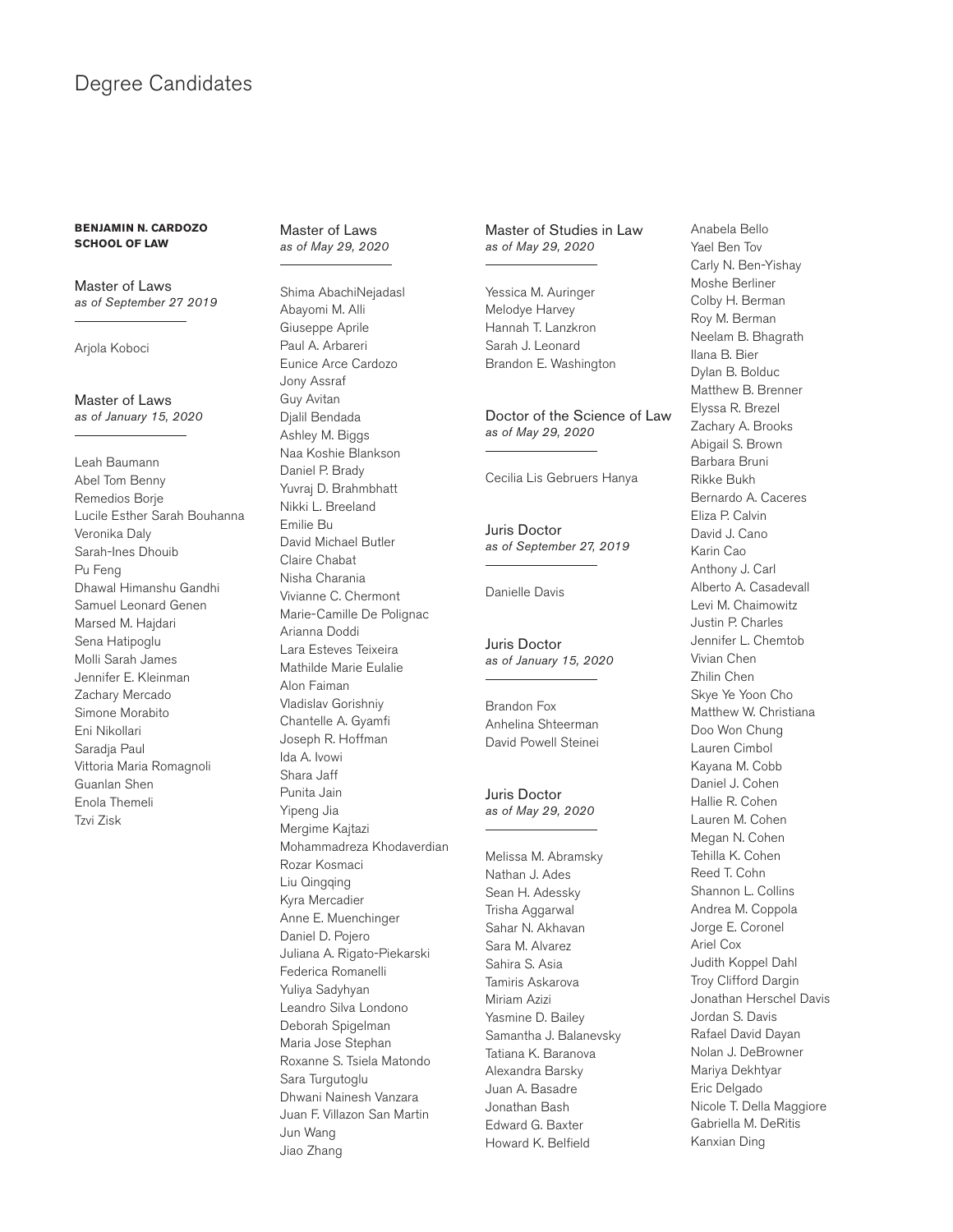### Degree Candidates

Evan S. Dorman Marissa R. Dressor Simone A. Dvoskin Ashley A. Dylenski Paulina Economou Maxwell R. Eichner Mark Elias Jacob M. Ely Craig E. Epstein Kayla Epstein Samuel J. Erlanger Cristina M. Ferretti Courtney J. Ferszt Matthew C. Finizio Lindsey Fleischman Eugenia Fowlkes Lacey B. Fox Joshua R. Freeman Monica N. Friar Evan Uri Friedman Laura D. Friedman Naomi M. Gallimore Kenneth D. Garner Alexandra Garza Charity C. Gates Gina M. Gazivoda Kevin A. George Lauren Gershoni Jeremy M. Gerstenhaber Joseph T. Gill Monique Y. Gillum Lyudmila Gilyadova Robert W. Glenn Moshe C. Goldblatt Anna S. Goldstein Andrea K. Goldwasser Valeriia Golubchik Jacob W. Goodman Brett E. Gossett Joshua A. Graber Ryan J. Grandeau Lauren B. Greenberg Sarah Greenberg Jack B. Greenhouse Rachel A. Gries Michael Guidi Mia Danya Guttmann Joshua O. Hall Matthew D. Handy Nabeela M. Hanif Jasmine H. Harris Claire R. Hart

Krysta M. Hartley Eric M. Harvey Nicholas J. Hebert Corey B. Hirsch Emily Hoenig Austin J. Howard Emily Ingall Nathan Jablow Chongho Jeon Akinyele Jordan Rakhil Kalantarova Nazli S. Kalfazade Pranav Katti Hannah R. Katz Anne M. Kehrli Dana L. Kennedy Daniel M. Kessler Kekelly Ketemepi Cecilia Kim Ariel Kirshenbaum Jesse A. Kitnick Brett C. Klatsky Jaclyn F. Kleban Evan Kleiman Andrew Klein Rachel F. Klein James J. Koenderman Gershon Kopel Andrew J. Kopke Andrew Kosowsky Lauren M. Kostman Virginia G. Kozemczak Joseph J. Kral Alexa D. Krantz Arielle R. Kraus Gabrielle F. Kraushaar Brandon Kronstat Werner Kuang Elana R. Kuppermann Jenny Lam Alexia S. Landesman Matthew H. Langweil Stephanie E. LaRue Samuel Laskowitz Michelle L. Lassander Benjamin J. Leb Bo-Ah Lee Joon Harold Lee Oliver J. Lee Chaim C. Leggiere Frances Leggiere Tomer Lehr

Austin S. Leist Erica Lerner David Paul Levine Haley P. Levinson Melissa C. Lewis Hallelujah H. Lewis-Flannory Weizhen Li Zoe Liebmann Jun Lin Dean A. Linn Gidon N Lipstein Evan K. Lloyd Haoran Ma Alexis N. Makrides Andrew J. Mallon Henry Man Maxwell S. Margulies Jared Marnin Justin Mathew Julia F. Matlin Michael V. Matson Jennifer McCabe Liam F. McKillop Jonathan Meer Melissa A. Mertz Brigette N. Merzel Ashlye S. Meyer Jason A. Mielczarek Michelle Minkin Meredith L. Mitnick Dejana Mladenovic Mohammed M. Mohiuddin Ashley B. Mongiello Claire P. Mooney Rossana Moussa Gladys Mozo Alexander D. Muench Nicole L. Murphy Katrina A. Murray Jeffrey A. Myers Francesca A. Nagle Gabriela N. Nastasi Ellina Nektalova Elliot S. Neski Steve Neumann Mondana Nikfar Tzvi Novak Peri Novick Kara L. Nowakowski Emmanuel Ntow Eric Oh Ariel N. Okonsky

Filippa M. Olsson Skalin Kari A. Olszewski Katharine A. O'Marra David S. Ostern Jordan T. Owens Rachael A. Page Joseph Palumbo Xiyuan Pan Stephanie J. Panousieris Cynthia Joo Park Samantha B. Pastor Rujul M. Patel Casey K. Pearlman Anna M. Perlstein Hadassah Phillips Benjamin O. Picariello Stephanie Pryor Kristina Prysyazhnyuk-Goncu Karen E. Quintana Cristelle R. Rabban Tasnuva Rahman Shafkat Rakib Matthew C. Rametta Emily M. Ramsdell Maya D. Rand Alisa Rashkovan Clyde M. Rastetter Catherine E. Read Max S. Reich Jamie S. Robbins Elisheva L. Rosen Lauren A. Rosenfeld Benjamin Rosenwein Benjamin Rozenshteyn Michele T. Rozier Korina Rud Dominique F. Russo Jack M. Salisbury Destinee Salomon Stephen B. Samolsky Valerie E. Sanders Emily M. Sappol Anthony Schaefer Jolie B. Schenerman Paige A. Schindler Benjamin Schonbrun Skyler M. Schrader Victoria J. Schwartz Rachel L. Schwartzman Gabrielle Tamar Segal Amanda K. Sewanan Evan I. Shalat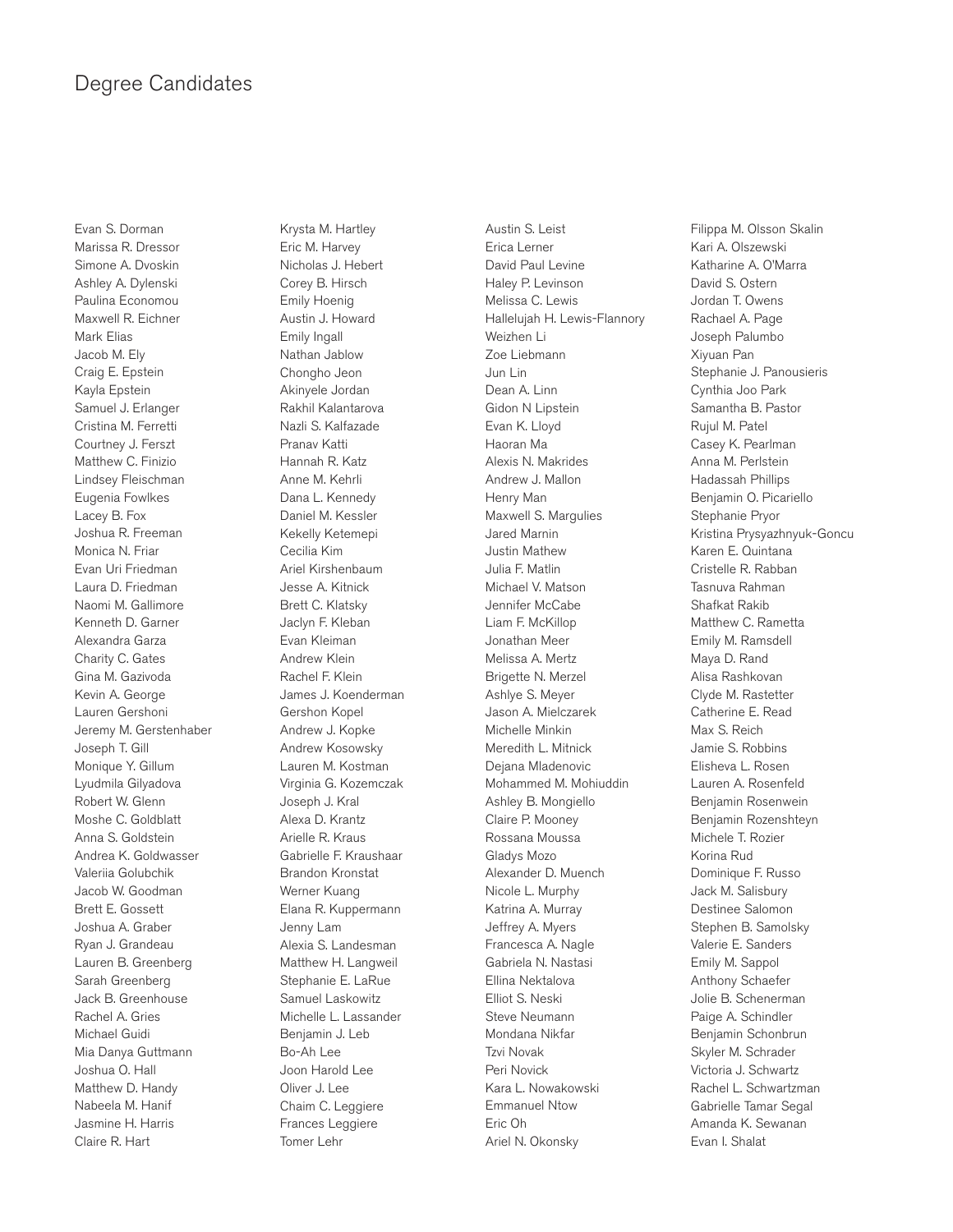### Degree Candidates

Danielle S. Shapero Matthew E. Shapiro Rakelle Shapiro Jacob P. Sher Michael Sherman Esther Shuchat Christopher R. Shur Zachary T. Silver Yarden Sivan Aaron D. Slansky Griffin H. Sloan Gillian Sloane Damali Slowe Michael Smith Gila D. Sohn Levinson Charlene S. Soleimani Gary Somerstein Fangyuan Song Yang Song Amanda L. Spiro Lwam N. Stefanos Cecilia E. Stein Danielle N. Stein Mariel R. Stein Mason L. Steinberg Corey B. Still Matthew D. Stupp Sara O. Sucher Valeriya S. Tatisheva Sophia Temis Avi M. Tennenberg Johnny Thach Megan M. Tiley Ross D. Toback Abraham J. Tornheim Yosef Trachtenberg Danielle S. Tuluca Leanne C. Tyler Abigail Vapnyar Daynelis Vargas Davis A. Vinckier Julia R. Wald Samantha M. Wald John Walpole Chuqiao Wang Shaina Weekes Bryan L. Wein Eian S. Weiner Daniel Weinschneider Zachary W. Weiss Noah M. Wiesner Laura L. Williams

Lily M. Wisset Ezra A. Wolfson Kaitlyn T. Wollman Wai L. Wong Brian H. Woo Theresa R. Worrell Xiaozhou Ye Miriam N. Yeger Zongbin Yi Yan Yu Michael D. Yusko Yakov Yusupov Armand R. Zappa Matthew E. Zekraus Hannah R. Zelcer Yi Ming Zeng David Federico Zepeda Eliyahu Zlotowitz Nolberto M. Zubia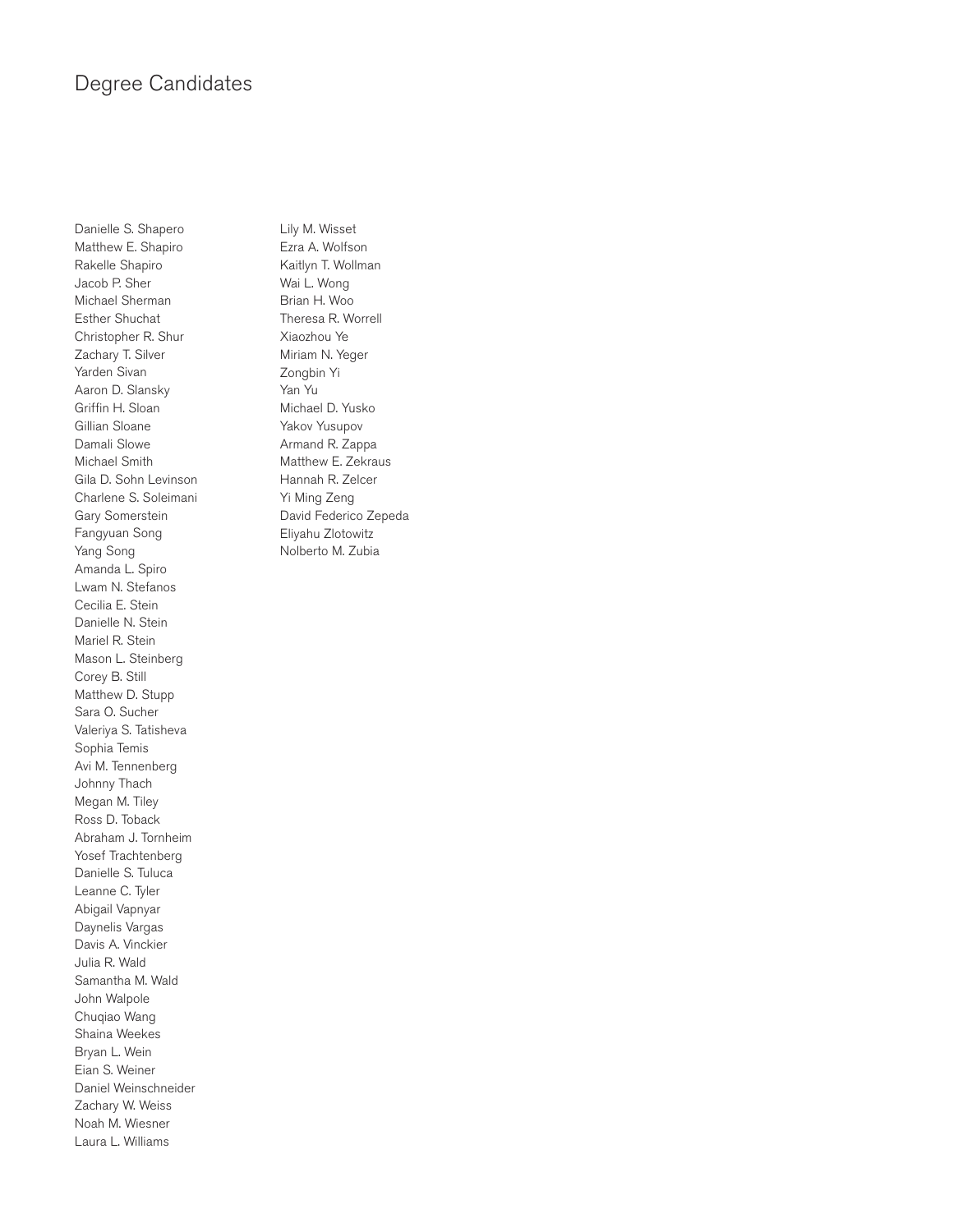### Awards and Honors

#### **FACULTY AWARDS\***

*Monrad Paulsen Award* Carissa Vogel

*Felix Frankfurter Award* Jaclyn F. Kleban

*Dr. Samuel Belkin Award* Hallelujah H. Lewis-Flannory

*Louis Henkin Award* Giuseppe Aprile

*Professor John Appel Award* Eugenia Fowlkes

*Andrew S. Zucker Award* Matthew C. Rametta

*E. Nathaniel Gates Award* Alberto A. Casadevall Judith Dahl Nolberto M. Zubia

*Telford Taylor Award* Yael Ben Tov

*National Association of Women Lawyers Award* Krysta Hartley Katharine O'Marra

*James Lewis Award* Zhilin Chen Eliyahu Zlotowitz

*Stanley H. Beckerman Public Interest Award* Austin J. Howard Brandon Kronstat

*Jonathan A. Weiss Award for Public Interest Law* Claire P. Mooney Megan M. Tiley

*Archie A. Gorfinkel Award* Gabriella DeRitis Haley P. Levinson Mariel R. Stein Lily M. Wisset

*Jacob Burns Ethics Center in the Practice of Law Award* Leanne C. Tyler

*Steven Eric Tanenbaum Leadership Award* Hannah R. Zelcer

*ALI-ABA Scholarship and Leadership Award* Jonathan Bash Dylan B. Bolduc

*Benjamin N. Cardozo Writing Award–Best Written Work for Publication*  Zachary Silver

*Benjamin N. Cardozo Writing Award–Best Written Work for Civil Advocacy*  Nolan J. DeBrowner Jamie S. Robbins

*Benjamin N. Cardozo Writing Award–Best Written Work for Criminal Justice*  Sara M. Alvarez Andrew J. Kopke Mariel R. Stein Megan M. Tiley

*Benjamin N. Cardozo Writing Award–Best Written Work Not for Publication in a Journal* Armand R. Zappa

*Charles Ballon Writing Award* Ariel Cox

*Distinguished Performance in the LLM Program* Mathilde Maria Eulalie Dhawal Himanshu Gandhi Guanlan Shen

*Cardozo Service and Achievement Awards* Skye Ye Yoon Cho Charity C. Gates Cecilia Kim Joseph J. Kral Gabrielle F. Kraushaar Gladys Mozo Samantha B. Pastor Dominique F. Russo Esther Shuchat

*Federal Bar Council Cornelius W. Wickersham Award* Dana L. Kennedy

*Beatrice Cohen Award* Laura D. Friedman

*Mike Downing Memorial Coaching Award* Stephanie J. Panousieris

*Award for Excellence in Intellectual Property* Jordan Owens Guanlan Shen

#### **JACOB BURNS MEDALS**

Sean Adessky Trisha Aggarwal Sahira Asia Miriam Azizi Dylan Bolduc Anthony J. Carl Tehilla K. Cohen Mariya Dekhtyar Simone A. Dvoskin Eugenia Fowlkes Robert W. Glenn Mia Danya Guttmann Krysta M. Hartley Emily Hoenig Dana L. Kennedy Lauren M. Kostman Joseph J. Kral Stephanie E. LaRue Benjamin J. Leb Jeffrey A. Myers Kara L. Nowakowski David S. Ostern Lauren A. Rosenfeld Michele T. Rozier Destinee Salomon Mariel R. Stein Sophia Temis John Walpole Bryan L. Wein Miriam N. Yeger

#### **CLERKSHIPS**

Tehilla K. Cohen *Essex County Superior Court, Family Division*

Robert W. Glenn *New Jersey Superior Court, Criminal Division*

Rachel A. Gries *Prince William County Circuit Court*

Krysta M. Hartley *Hudson County Family Court* 

Austin J. Howard *Supreme Court of New Jersey*

Meredith L. Mitnick *US Bankruptcy Court, District of New Jersey*

Ashley B. Mongiello *Passaic County Superior Court, Criminal Division*

Bryan L. Wein *New Jersey Superior Court, Appellate Division*

#### **CERTIFICATE IN DISPUTE RESOLUTION**

Krysta M. Hartley Hannah R. Katz Kekelly Ketemepi Zoe Liebmann Aaron D. Slansky Eian S. Weiner David Federico Zepeda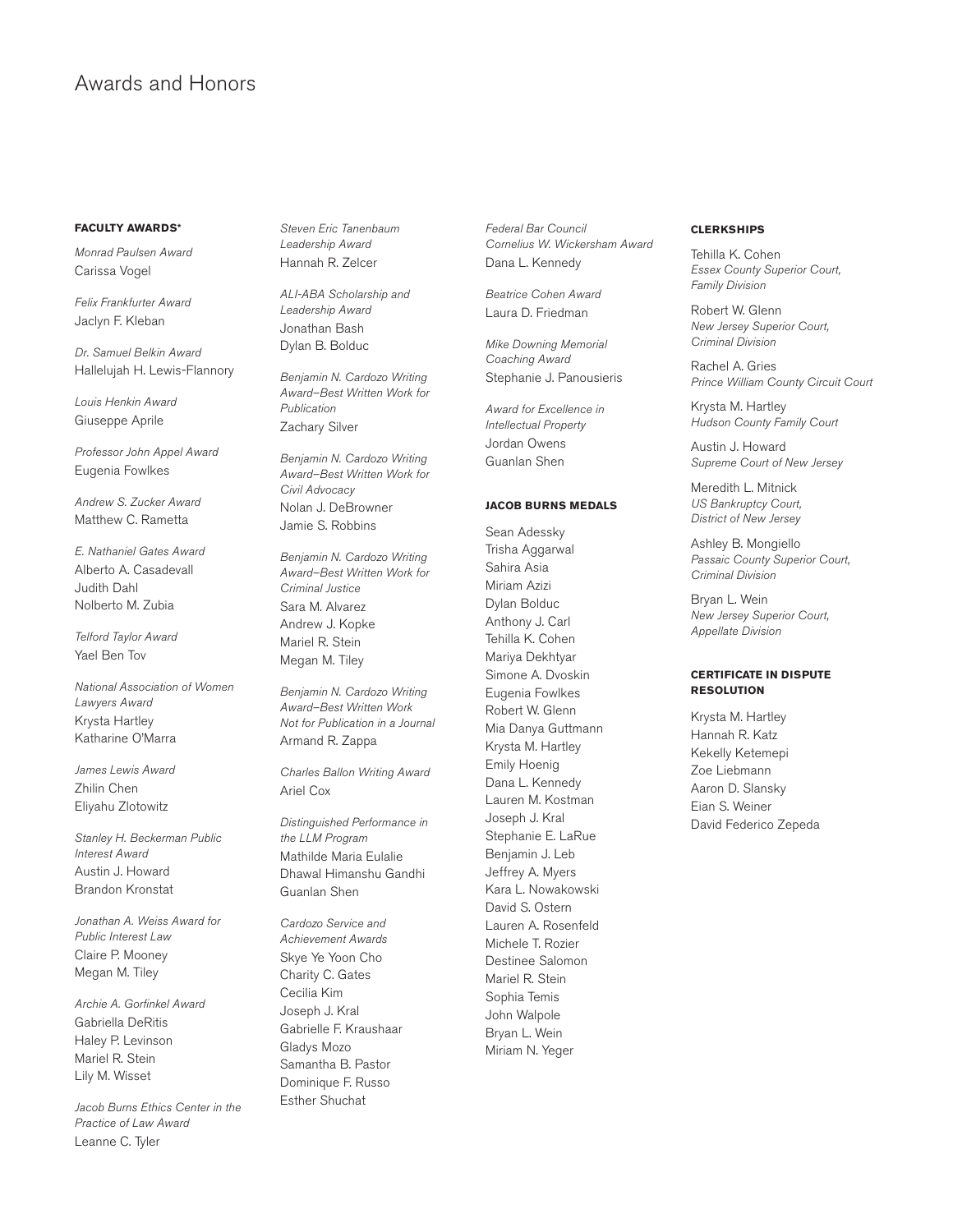### Awards and Honors

#### **CARDOZO LAW REVIEW**

Dana Leone Kennedy *Editor-in-Chief*

Amanda Sewanan *Executive Editor*

Lauren Kostman *Managing Editor*

Austin Howard *Shafkat Rakib*

*Senior Articles Editors*

Zachary Silver *Head de•novo Editor*

Jeffrey A. Myers *Senior Notes Editor*

Jaclyn Kleban *Symposia Editor*

Meredith Mitnick *de•novo Editor*

Karin Cao Ryan J. Grandeau *Submissions Editors*

Rachel Klein *Business Manager*

Ross D. Toback *Communications Chair*

Jon Bash Samuel Erlanger Corey Hirsch Jesse Kitnick Benjamin Leb Jordan T. Owens Sara O. Sucher Valeriya Tatisheva *Articles Editors*

Yael Ben Tov Nick Hebert James Koenderman *Notes Editors*

Moshe Berliner Ilana Bier Matthew Brenner Barbara Bruni Jennifer Chemtob Nolan DeBrowner Kanxian Ding

Maxwell Eichner Cristina M. Ferretti Monica Friar Robert Glenn Jacob Goodman Rachel Gries Alexa Krantz Melissa Lewis Tzvi Novak Stephanie M. Pryor Matthew Rametta Clyde M. Rastetter Rakelle Shapiro Esther Shuchat Gila Sohn Levinson Corey Still Yosef Trachtenberg Miriam Yeger Michael Yusko *Associate Editors*

Sean Adessky Roy Berman Sarah (Sarala) Greenberg Jasmine Harris Nathan Jablow *Staff Editors*

#### **CARDOZO ARTS AND ENTERTAINMENT LAW JOURNAL**

Emily Hoenig *Editor-in-Chief*

Samantha M. Wald *Executive Editor*

Gina M. Gazivoda *Managing Editor*

Simone A. Dvoskin Filippa Olsson Skalin *Senior Articles Editors*

Skye Cho Shannon Collins *Acquisitions Editors*

Kayla Epstein *Symposium Editor*

Joshua Hall *Online Editor* Brett Gossett Akinyele Jordan Stephen Samolsky Anthony Schaefer *Articles Editors*

Sahar Akhavan Joseph Palumbo *Notes Editors*

Elyssa Brezel Eliza Calvin Lauren Cimbol Jordan S. Davis Alexandra Garza Eric Harvey Anne M. Kehrli Kekelly Ketemepi Ariel Kirshenbaum Gidon Lipstein Justin Matthew Jamie Robbins Jolie Schenerman *Associate Editors*

Carly Ben-Yishay Justin Charles Hallie Cohen Jonathan Davis Mariya Dekhtyar Evan Friedman Jun Lin Gabriela N. Nastasi Elliot Shepherd Neski Mondana Odelia Nikfar Anna Perlstein Cristelle Rabban Max S. Reich Michael J. Smith Gabe Somerstein Cecilia Stein Avi Tennenberg Abigail Vapnyar *Staff Editors*

#### **CARDOZO JOURNAL OF CONFLICT RESOLUTION**

John F. Walpole *Editor-in-Chief*

Josh A. Graber *Managing Editor*

Kaitlyn Wollman *Executive Editor*

David Cano Megan Cohen *Senior Articles Editors*

Colby Berman Danielle Shapero Will Wong *Articles Editors*

Nabeela Hanif *Symposium Editor*

Rujul Patel *Senior Notes Editor*

Craig Epstein Rakhil Kalantarova Andrew "A.J." Mallon Ashley Mongiello Charlene Soleimani *Notes Editors*

Xiyuan Pan *Business Editor*

Sara Alvarez Tamiris Askarova Vivian Chen Michael Guidi Andrew Kosowsky Arielle Kraus Michelle Lassander Austin Leist Nicole Della Maggiore Jennifer McCabe Mohammed Mohiuddin Steve Neumann Emmanuel Ntow Paige Schindler Skyler Schrader Rachel Schwartzman Gabrielle Segal Gillian Sloane Abraham Tornheim Bryan Wein Zachary Weiss Xiaozhou Ye *Staff Editors*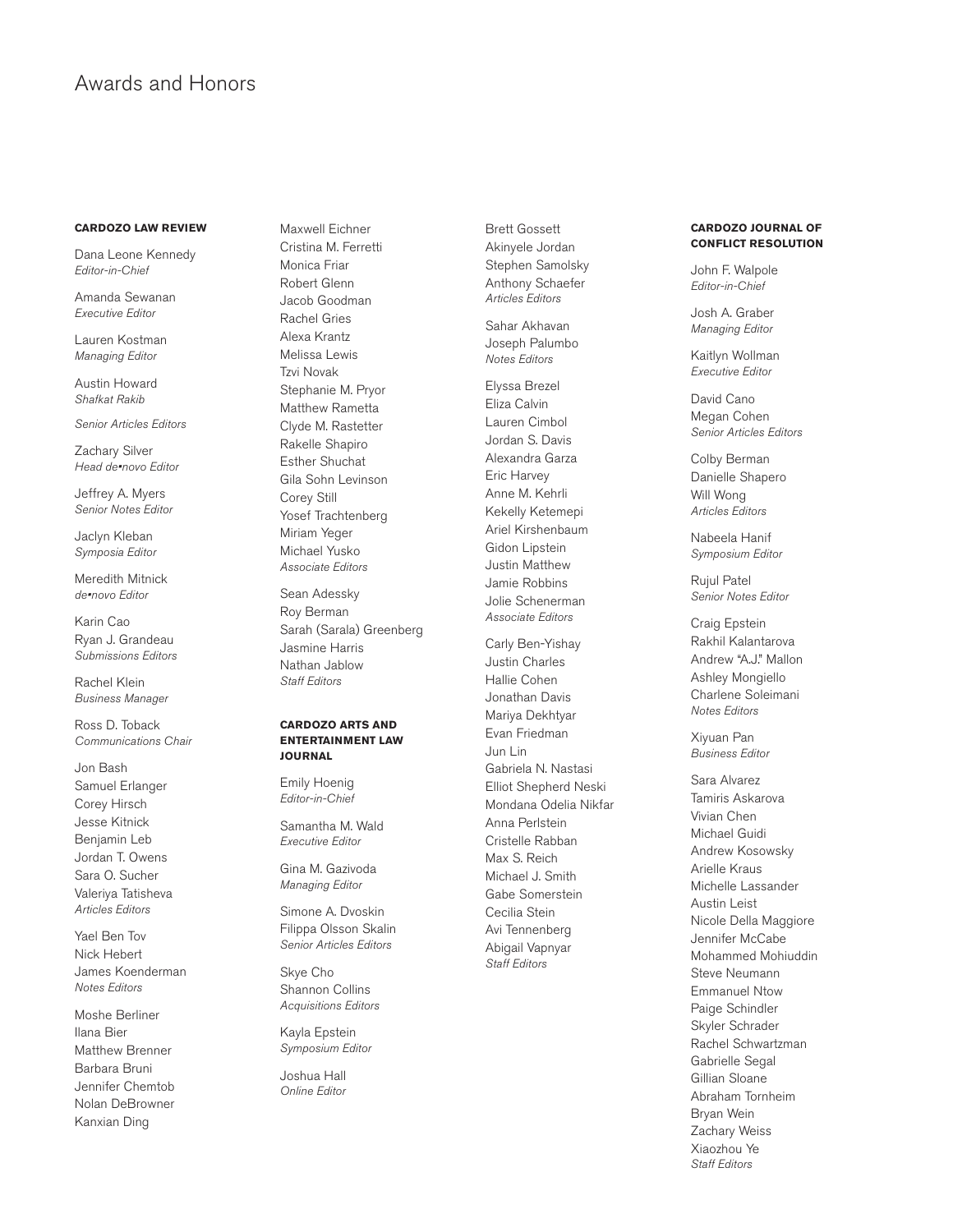### Awards and Honors

#### **CARDOZO INTERNATIONAL AND COMPARATIVE, POLICY & ETHICS LAW REVIEW**

David S. Ostern *Editor-in-Chief*

Anthony J. Carl *Executive Editor*

Cecilia Kim *Managing Editor*

Elana Kuppermann *Senior Articles Editor*

Hallelujah Lewis-Flannory *Senior Notes editor*

Gabrielle Kraushaar Liam McKillop Charity Gates *Articles Editors*

Casey Pearlman Ezra Wolfson Peri Novick *Notes Editors*

Lindsey Fleischman *Symposia Editor*

Samantha Pastor *Business Editor*

Jacob Ely *Submissions Editor*

Jorge Coronel Evan Dorman Moshe Goldblatt Anna Goldstein Matthew Handy Victoria Jane Cynthia Joo Tomer Lehr Alexis Nicole Makrides Maxwell Margulies Michelle Minkin Weizhen Li Nicole L. Murphy Ellina Nektalova Karen Eliana Quintana Catherine Read Destinee Salomon Hartley Schwartz

Jacob Sher Fangyuan Song Zongbin Yi Yi Ming Zeng Eliyahu Zlotowitz *Staff Editors*

#### **CARDOZO JOURNAL OF EQUAL RIGHTS AND SOCIAL JUSTICE**

Miriam Azizi *Editor-in-Chief*

Michele Rozier *Managing Editor*

Sophia Temis *Executive Editor*

Jenny Lam *Senior Articles Editor*

Kara Nowakowski *Senior Notes Editor*

Julia Wald Ashley Dylenski *Articles Editors*

Brigette Merzel Notes Editor Samantha Balanevsky *Annotations Editor*

Claire Mooney *Symposium Editor*

Emily Ingall Business Editor Johnny Thach *Submissions & Online Editor*

Melissa Abramsky Nathan Ades Abigail Brown Rikke Bukh Andrea Coppola Judith Dahl Gabriella DeRitis Courtney Ferszt Naomi Gallimore Lyudmila Gilyadova Jack Greenhouse Chongo Jeon

Nazli Kalfazade Joseph Kral Bo-Ah Lee Frances Leggiere Erica Lerner Evan Llyod Jonathan Meer Katharine O'Mara Korina Rud Mason Steinberg Elisheva Rosen Laura Williams *Staff Editors*

#### **CARDOZO MOOT COURT HONOR SOCIETY**

Dylan Bolduc Eugenia Fowlkes *Editors-in-Chief*

Mariel Stein *Managing Editor*

Lauren Rosenfeld *Executive Teams Editor*

Tehilla L. Cohen Stephanie Panousieris Evan Shalat Noah Wiesner *Senior Editors*

Sahira Asia Pranav Katti Stephanie LaRue *Competitions Editors*

Yasmine Bailey Mia Guttmann Daniel Kessler *Problem Editors*

Julia Matlin *Communications Director* 

Howard Keith Belfield Matthew Christiana Monique Gillum Andrew Kopke Brandon Kronstat Melissa Mertz Kari Olszewski

Dominique Russo Christopher Shur Griffin Sloan Leanne Tyler *Staff Editors*

#### **ADR COMPETITION HONOR SOCIETY**

Krysta Hartley *Editor-in-Chief*

Emily Sappol *Managing Editor*

Lwam Stefanos Chana Zelcer *Executive Editors*

Hannah Katz Alexander Muench *Problem Editors*

Lauren Cohen Lauren Gershoni Dean Linn Aaron Slansky Danielle Stein Danielle Tuluca Eian Weiner Armand Zappa Federico Zepeda *Senior Editors*

Neelam Bhagrath Zachary Brooks Alexia Landesman Benjamin Rozenshteyn Yarden Sivan *Associate Editors*

Trisha Aggarwal Andrea Goldwasser *Staff Editors*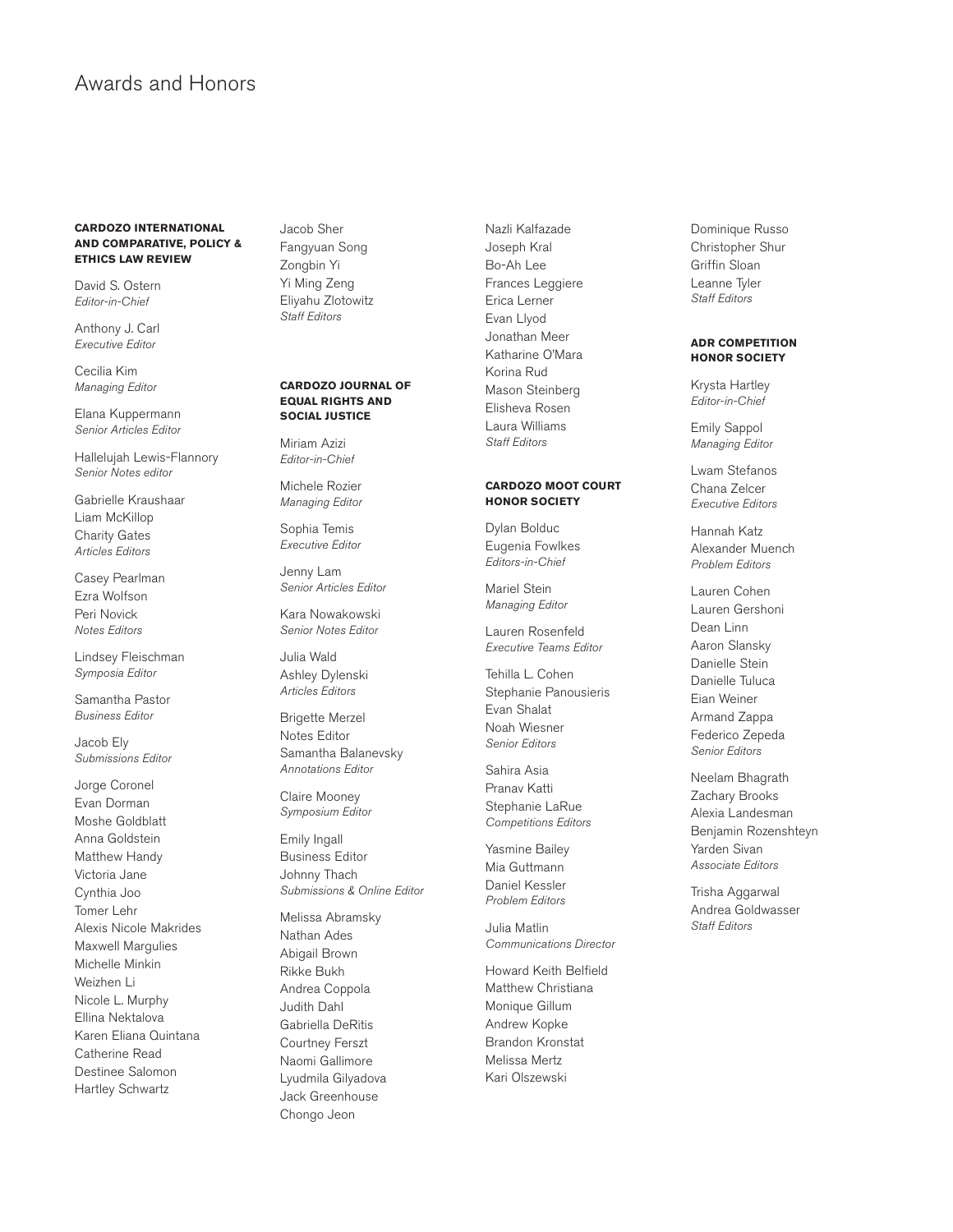#### **ADMINISTRATION**

Melanie Leslie, JD *Dean Dr. Samuel Belkin Professor of Law*

Michael J. Burstein, JD *Vice Dean Professor of Law*

Christopher Buccafusco, MA, JD *Associate Dean for Faculty Development Director, Intellectual Property & Information Law Professor of Law*

Matthew S. Levine, MBA *Senior Associate Dean for Finance and Administration*

John DeNatale, BA *Associate Dean for Communications and Public Affairs*

Carey Bertolet Grand, JD *Associate Dean for Career Services*

Jennifer Kim, JD *Associate Dean for Student Services and Advising*

David G. Martinidez, MA *Associate Dean for Admissions*

Valbona Myteberi, LLB, LLM *Associate Dean for Graduate and International Programs*

R. Dyer Ridley, BA *Associate Dean for Institutional Advancement and Alumni Affairs*

Carissa J. Vogel, MLIS, JD *Associate Dean for Library Services Director of the Law Library Professor of Legal Research*

Jeanne Estilo Widerka, JD *Assistant Dean of Admissions*

Jillian Gautier, JD *Executive Director, The Samuel and Ronnie Heyman Center on Corporate Governance, Adjunct Professor of Law*

Christine Arlene N. Arrozal, MA *Senior Director, Compliance and Strategic Initiatives Director, Office of the Dean*

Laura Torchio, JD *Senior Director, Career Services*

Francesca Acocella, JD *Director, Student Services & Advising*

David Adams, BA *Director, Programs and Data*

Jon D. Goldberg, MA *Director, Student Finance*

*Inez Lano, BA Director, Alumni Affairs*

Tara Mani, LLB *Director, Employer Outreach*

Rebecca Odinsky, BA *Director, Special Events*

Nicole F. Seawright, JD *Director, Diversity & Inclusion*

Erica C. Silbiger, MSEd *Director, Admissions and Enrollment Management for Graduate and International Studies*

Roberta Smith, JD *Director, Externships*

Sherry-Ann Smith-Gomez, JD *Director, Career Services*

Josephine Tirado, BS *Director, Faculty Services*

Rachel Zuckerman, MS *Director, Digital Communications*

Jeannine Englert, MSEd *Registrar*

#### **FACULTY**

Michelle Adams *Professor of Law* BA, 1985, Brown University JD, 1989, City University of New York LLM, 1994, Harvard University

Jonathan Ashtor *Professor of Practice* BASc, 2005, University of Toronto JD, 2009, Northwestern University

Paris R. Baldacci *Clinical Professor Emeritus of Law* BA, 1965, University of Scranton PhD, 1974, Marquette University JD, 1987, City University of New York

J. David Bleich *Herbert and Florence Tenzer Professor of Jewish Law and Ethics* BA, 1960, Brooklyn College MA, 1968, Columbia University PhD, 1974, New York University

Lester Brickman *Professor Emeritus of Law* BS, 1961, Carnegie Mellon University JD, 1964, University of Florida LLM, 1965, Yale University

Christopher Buccafusco *Professor of Law Associate Dean for Faculty Development Director, Intellectual Property & Information Law* BS, 2001, Georgia Tech

JD, 2004, University of Georgia MA, 2015, University of Chicago

Michael J. Burstein *Vice Dean Professor of Law* BA, 1999, Yale University JD, 2004, New York University

David Gray Carlson *Professor of Law* BA, 1974, University of California, Santa Barbara JD, 1977, University of California, Hastings

Robert Collins *Professor of Practice Director, Divorce Mediation Clinic* BA, 1972, Yale College JD, 1975, University of Pennsylvania Laura E. Cunningham *Professor of Law* BS, 1977, University of California, Davis JD, 1980, University of California, Hastings LLM, 1988, New York University

Rebekah Diller *Clinical Professor of Law Co-Director, Bet Tzedek Legal Services Clinic* BA, 1991, Rutgers University JD, 1997, New York University

Mitchell L. Engler *Professor of Law* BA, 1987; JD, 1990; LLM, 1991, New York University

Jocelyn Getgen-Kestenbaum *Clinical Assistant Professor of Law Director, Benjamin B. Ferencz Human Rights and Atrocity Prevention Clinic Director, Cardozo Law Institute in Holocaust and Human Rights* BA, 2000, Cornell University MPH, 2007, Johns Hopkins University JD, 2008, Cornell University

Myriam Gilles *Paul R. Verkuil Research Chair in Public Law Professor of Law* AB, 1993, Harvard University JD, 1996, Yale University

Betsy Ginsberg *Clinical Professor of Law Director, Civil Rights Clinic* BA, 1994, Wesleyan University JD, 1999, New York University

Elizabeth Goldman *Clinical Professor of Law Director, Securities Arbitration Clinic* BA, 1987, State University of New York, Albany JD, 1990, Benjamin N. Cardozo School of Law, Yeshiva University

Toby Golick *Clinical Professor Emerita of Law* BA, 1966, Barnard College JD, 1969, Columbia University

#### Peter Goodrich

*Professor of Law Director, Program in Law and Humanities* LLB, 1975, University of Sheffield PhD, 1984, University of Edinburgh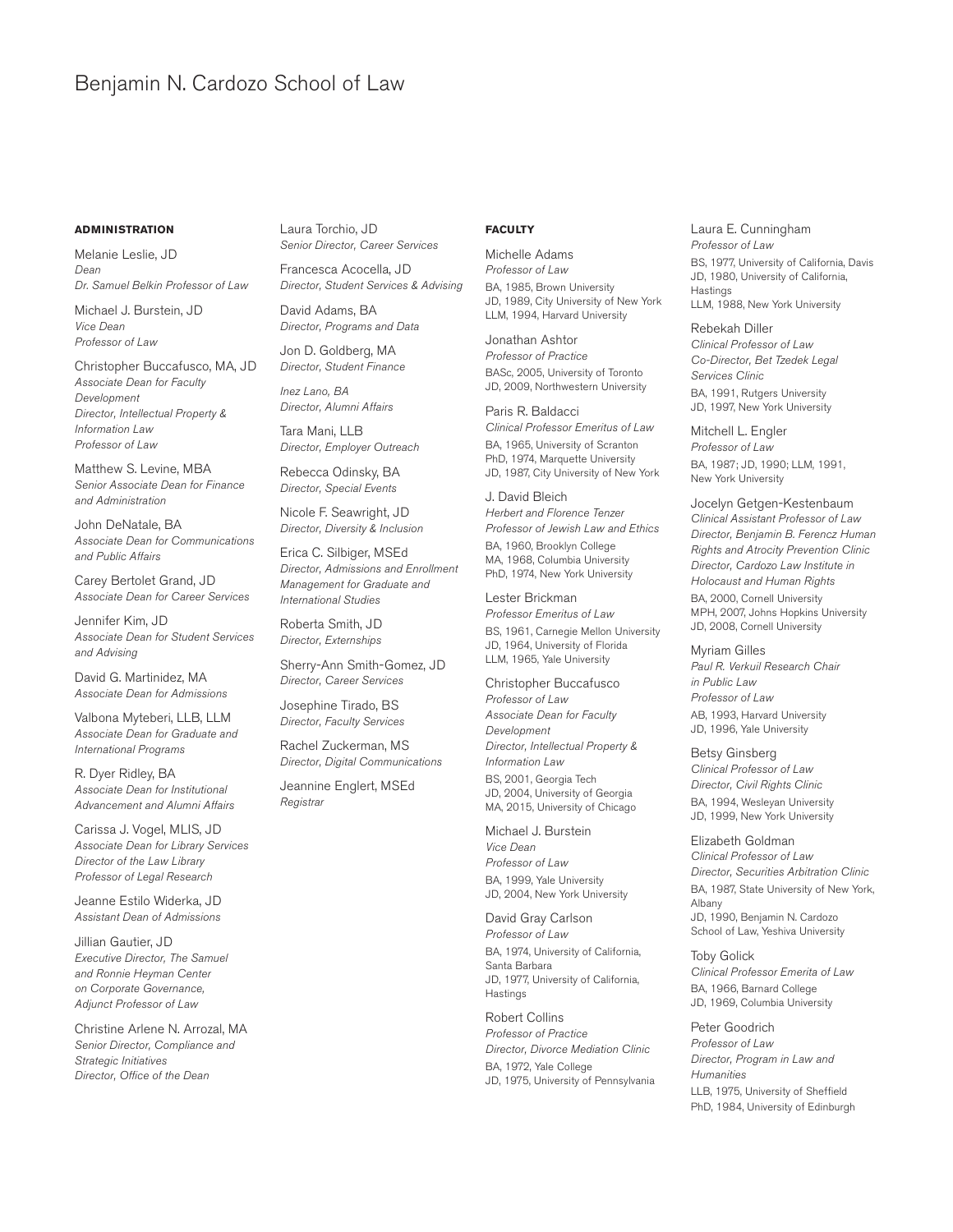Michelle Greenberg-Kobrin *Clinical Associate Professor of Law Director, Indie Film Clinic Director, Leadership Program at the Heyman Center on Corporate Governance* BA, 1996; JD, 1999, Columbia

University

Minasse Haile *Professor Emeritus of Law* BA, 1950, University of Wisconsin, Madison LLB, 1954; MA, 1957; PhD 1961, Columbia University

Malvina Halberstam *Professor Emerita of Law* BA, 1957, Brooklyn College JD, 1961; MIA, 1964, Columbia University

Eva H. Hanks *Professor Emerita of Law* Referendar, 1951, Freie Universitaät, Berlin LLB, 1960, University of California, Los Angeles LLM, 1962; JSD, 1969, Columbia **University** 

Michael Eric Herz *Arthur Kaplan Professor of Law* BA, 1979, Swarthmore College JD, 1982, University of Chicago

Kyron James Huigens *Professor of Law* AB, 1981, Washington University JD, 1984, Cornell University

Arthur J. Jacobson *Professor Emeritus of Law* AB, 1969; JD, 1974; PhD, 1978, Harvard University

Barbara Kolsun *Professor of Practice Director, Fashion, Arts, Media and Entertainment (FAME) Law Center* BA, 1971, Sarah Lawrence College JD, 1982, Benjamin N. Cardozo School of Law, Yeshiva University

Melanie Leslie *Dean Dr. Samuel Belkin Professor of Law* BA, 1983, University of Oregon

JD, 1991, Benjamin N. Cardozo School of Law, Yeshiva University Kate Levine *Associate Professor of Law* AB, 2002; JD, 2006, Harvard University

Burt Lipshie *Professor of Practice Managing Attorney, Strook & Strook & Lavan* BS, 1964; LLB, 1967, Columbia University

Lela Porter Love *Professor of Law Co-Director, Kukin Program for Conflict Resolution Director, Cardozo Mediation Clinic* AB, 1973, Harvard University MEd, 1975, Virginia Commonwealth University JD, 1979, Georgetown University

Peter L. Markowitz *Professor of Law Co-Director, Kathryn O. Greenberg Immigration Justice Clinic* BA, 1994, Wesleyan University JD, 2001, New York University

Kathryn Miller *Clinical Assistant Professor of Law* BA, 2002, The College of William and Mary JD, 2007, University of California, Berkeley

Lindsay Nash *Clinical Assistant Professor of Law Co-Director, Kathryn O. Greenberg Immigration Justice Clinic* BA, 2004, American University JD, 2010, Yale University

Leslie S. Newman *Professor of Law Director, Lawyering and Legal Writing Center* AB, MA, 1975, Brown University JD, 1978, Boston University

Jonathan H. Oberman *Clinical Professor of Law Director, Criminal Defense Clinic* BA, 1974; MA, 1976; MPhil, 1979, Columbia University JD, 1982, Northeastern University

Deborah N. Pearlstein *Professor of Law Co-Director, Floersheimer Center for Constitutional Democracy* AB, 1993, Cornell University JD, 1998, Harvard University

Michael Pollack *Assistant Professor of Law Co-Director, Floersheimer Center for Constitutional Democracy* BA, 2008, Swarthmore College JD, 2011, New York University

Monroe E. Price *Professor Emeritus of Law* BA, 1960; LLB, 1964, Yale University

Alexander A. Reinert *Max Freund Professor of Litigation and Advocacy Director, Center for Rights and Justice* AB, 1994, Brown University JD, 1999, New York University

Gabor Rona *Professor of Practice* BA, 1973, Brandeis University JD, 1978, Vermont Law School LLM, 1997, Columbia University

Michel Rosenfeld *University Professor of Law and Comparative Democracy Justice Sydney L. Robins Professor of International Law and Human Rights Director, Program on Global Comparative Constitutional Theory Co-Director, Versa: The Israel Supreme Court Project* BA, 1969; MA, 1971; MPhil, 1978; PhD, 1991, Columbia University JD, 1974, Northwestern University

Jessica A. Roth *Professor of Law Co-Director, Jacob Burns Ethics Center in the Practice of Law* AB, 1992; JD, 1997, Harvard University

David Rudenstine *Sheldon H. Solow Professor of Law* BA, 1963; MAT, 1965, Yale University JD, 1969, New York University

Leslie Salzman *Clinical Professor of Law Director, Clinical Legal Education Co-Director, Bet Tzedek Legal Services Clinic* BA, 1978, Tufts University JD, 1981, New York University

Barry C. Scheck *Professor of Law Co-Director, Innocence Project* BS, 1971, Yale University JD, MCP, 1974, University of California, Berkeley

Jeanne L. Schroeder *Professor of Law* AB, 1975, Williams College JD 1978, Stanford University

William Schwartz (z"l) *University Professor of Law* AA, 1952; JD, 1955; AM, 1960, Boston University LHD, 1966, Hebrew College LHD, 1998, Yeshiva University

Anthony Sebok *Professor of Law Co-Director, Jacob Burns Ethics Center in the Practice of Law* AB, 1984, Cornell University MPhil, 1986, Oxford University JD, 1991, Yale University PhD, 1993, Princeton University

Kate Shaw *Professor of Law* BA, 2001, Brown University JD, 2006, Northwestern University

Paul M. Shupack *Professor Emeritus of Law* AB, 1961, Columbia University JD, 1970, University of Chicago

Jonathan L. F. Silver *Professor of Law* BA, 1969, Yale University JD, 1973, University of Pennsylvania

Edward Stein *Professor of Law Director, Gertrud Mainzer Program in Family Law, Policy and Bioethics* BA, 1987, Williams College PhD, 1992, Massachusetts Institute of Technology JD, 2000, Yale University

Stewart E. Sterk *H. Bert and Ruth Mack Professor of Real Estate Law Director, Center for Real Estate Law and Policy* AB, 1973; JD, 1976, Columbia University

Martin J. Stone *Professor of Law* BA, 1982, Brandeis University JD, 1985, Yale University BPhil, 1988, Oxford University PhD, 1996, Harvard University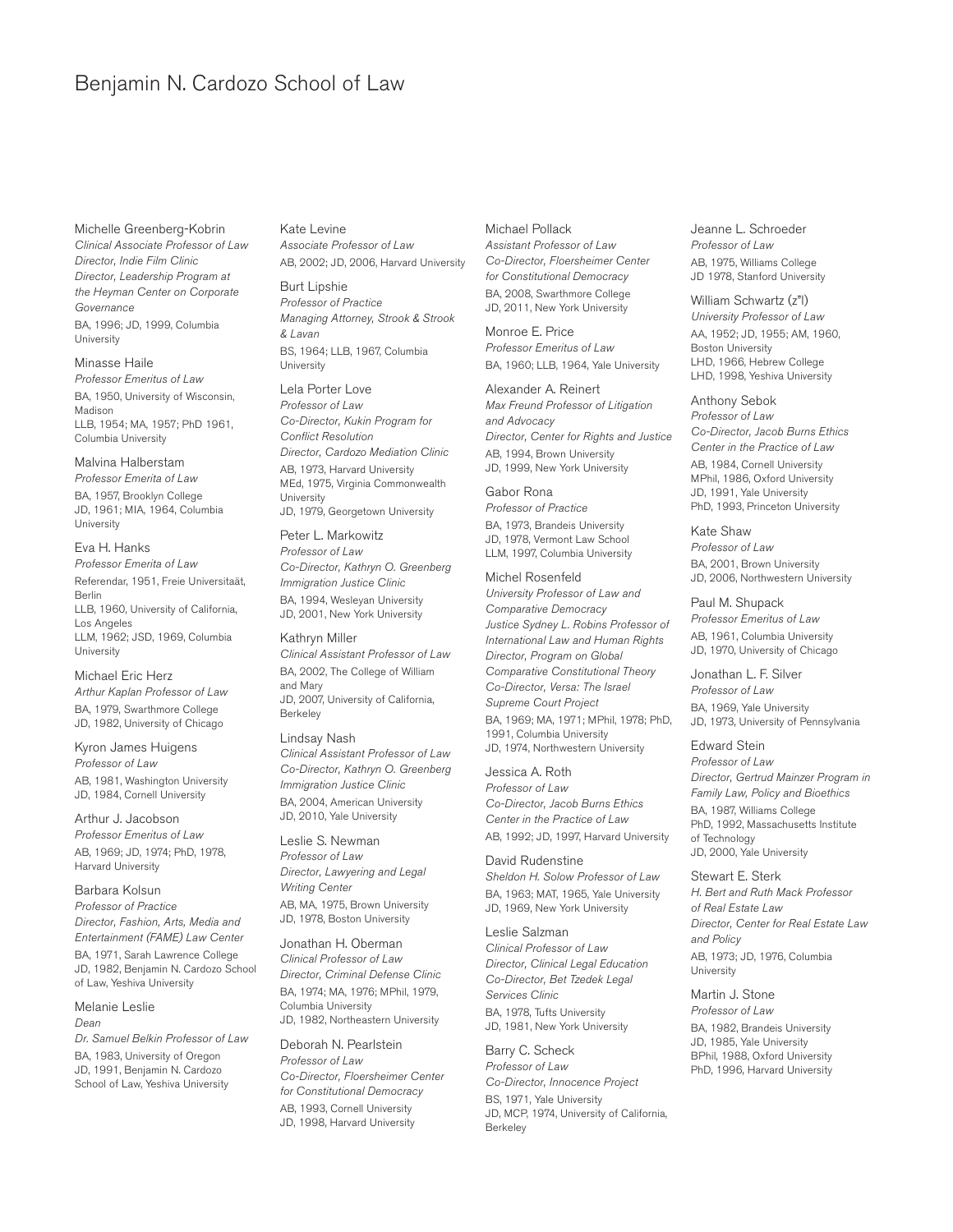Suzanne Last Stone *University Professor and Director, Center for Jewish Law and Contemporary Civilization Professor of Law Co-Director, Versa: The Israel Supreme Court Project* BA, 1974, Princeton University JD, 1978, Columbia University

Carissa Vogel *Professor of Legal Research Associate Dean for Library Services Director, Law Library* BA, 2000, University of California, Berkeley JD, 2005, University of New Hampshire MLIS, 2008, University of Washington

Matthew Wansley *Assistant Professor of Law* BA, 2007, Yale University JD, 2010, Harvard University

Samuel Weinstein *Assistant Professor of Law Director, The Samuel and Ronnie Heyman Center on Corporate Governance* BA, 1989, Haverford College PhD, 1996, University of California, Berkeley JD, 2002, University of California, Berkeley

Richard H. Weisberg *Walter Floersheimer Professor of Constitutional Law* BA, 1965, Brandeis University PhD, 1970, Cornell University JD, 1974, Columbia University

#### David Weisenfeld *Professor of Practice* BA, 1978, Trinity College

JD, 1981, Harvard University Lynn Wishart

*Professor Emerita of Legal Research* AB, 1969, West Virginia University MLS, 1971, University of Michigan JD, 1977, Washington University in St. Louis

#### Aaron Wright

*Clinical Associate Professor of Law Director, Tech Startup Clinic Director, Blockchain Project* BA, 2002, Tufts University JD, 2005, Benjamin N. Cardozo School of Law, Yeshiva University

Felix Wu *Professor of Law Director, Cardozo Data Law Initiative (CDLI) Director, MSL Program in Data Law and Privacy* AB, 1996, Harvard University PhD, JD, 2005, University of California, Berkeley

Charles M. Yablon *Professor of Law* AB, 1972, Columbia University JD, 1975, Yale University

Ekow N. Yankah *Professor of Law* BA, 1997, University of Michigan JD, 2000, Columbia University BCL, 2002, University of Oxford

Edward A. Zelinsky *Morris and Annie Trachman Professor of Law* BA, 1972; MA, JD, 1975; MPhil, 1978, Yale University

#### **VISITING FACULTY**

Donna Erez-Navot *Visiting Assistant Clinical Professor of Law Director, Cardozo Mediation Clinic Assistant Director, Kukin Program for Conflict Resolution 2018–2020* BA, 1998, Emory University BSW, 2000, Tel Aviv University JD, 2006, Benjamin N. Cardozo School of Law, Yeshiva University

Stanley Fish *Floersheimer Distinguished Visiting Professor of Law 2013–2020* BA, 1959, University of Pennsylvania MA, 1960; PhD, 1962, Yale University

Paul Gugliuzza *Visiting Professor of Law Fall 2019* BA, 2003, University of Oklahoma JD, 2006, Tulane University

Charles Moxley *ADR Practitioner in Residence 2010–2020* BA, 1965; MA, 1966, Fordham **University** JD, 1969, Columbia University

Mauricio Norona *Visiting Clinical Instructor of Law Kathryn O. Greenberg Immigration Justice Clinic 2019–2020* BBA, 2002, Baruch College, City University of New York JD, 2010, City University of New York

Ngozi Okidegbe *Harold A. Stevens Visiting Assistant Professor of Law 2019–2020* BA, 2010, Concordia University BCL, LLB, 2015, McGill's Faculty of Law LLM, 2019, Columbia University

Faraz Sanei *Visiting Clinical Instructor of Law Benjamin B. Ferencz Human Rights & Atrocity Prevention Clinic 2018–2020* BA, 1997, University of California, Los Angeles JD, 2001, Vanderbilt University

Matthew Seligman *Visiting Assistant Professor of Law 2018–2020*

BA, BS, MA, 2002, Stanford University JD, 2011, Stanford University PhD, 2013, New York University

Ellen Waldman *Visiting Professor of Law Fall 2019* BA, 1983, Brown University JD, 1987, New York University LLM, 1991, University of Virginia

Victor Wang *Visiting Clinical Instructor of Law Director of the Cardozo–Google Patent Diversity Project 2019–2020* BS, 2006, Columbia University JD, 2015, Benjamin N. Cardozo School of Law, Yeshiva University

Alisa Whitfield *Visiting Clinical Instructor of Law Kathryn O. Greenberg Immigration Justice Clinic 2019–2020* BA, 2008, Stanford University

JD, 2013, University of Michigan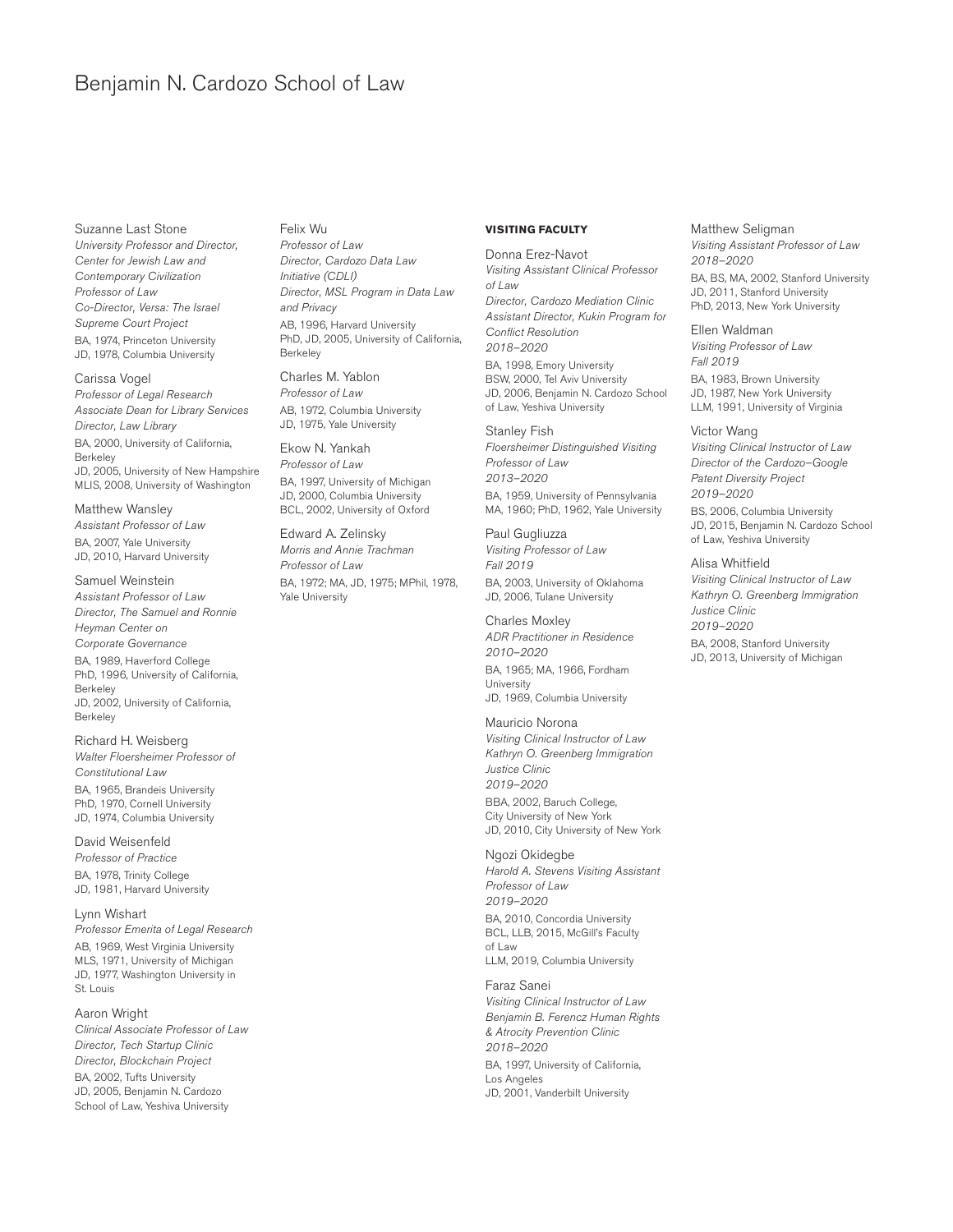#### **ADJUNCT FACULTY**

Reed Abrahamson Kerry Acocella Stephanie Abrutyn Angela Albertus Mary Alestra Derek Alexander David Althoff Charles Altman Giyang An Jose Arocho Nicole Arrindell Matthew Asbell Paul Babchik Helaine Balsam Andrew Baroody Simeon H. Baum Michael Belgrade Marshall B. Bellovin Adam Berner Alissa Bernstein Nicole Blumberg Katharine Bodde Justin Braun Richard Brewster Emil Buchman Andrew Buzin Amy Cassidy Hon. J. Carolina Chavez Melissa Chua Hon. Margaret Clancy Sandra Cobden Carolyn Coffey Adam Cohen Joel Cohen Judith Cohen Morris E. Cohen Ziva Cohen Patricia Curran Jessica Davidovitch Dale Degenshein Cynthia Devasia Rebekah Donaleski Anthony Dreyer Neal Eiseman Arthur Eisenberg Viviane Eisenberg Bennett Ellenbogen Selina Ellis Richard Emery Elizabeth Engel

Hon. Ralph Fabrizio Brian Farkas Serwat Farooq Jessica Fender David T. Feuerstein Lauren Flicker Manfred Gabriel Matthew Gallagher Gary J. Galperin Jillian Gautier Christine George Michael Graif Alphonzo Grant Ashley Grant Charles Graybow Hon. Joseph A. Greenaway Hon. Ethan Greenberg Louis Hait Oliver Haker Peter Halprin Douglas Hand Barbara Hathaway Jonathan Hendin Nyasa Hickey Gary Holtzer Moshe Horn Daniel Hsiung Julie Interdonato Arnold Jacobs Claire James Monika Jedrejowska Sherry Jetter Anna Kadyshevich Jennifer Kim Barry Koch Gregory Krakower Victoria Kummer Joy Ladin Rachel Landy Maxwell Leighton Adam Lelonek Caroline Levy Burton N. Lipshie Frank London Shannon Lucey Bertrand Madsen Randa Maher Robert E. Malchman Susanna Mancini Vincent Martorana Ingrid Mattson Kathryn McRae

Joshua Mendelsohn Brooke Menschel Brian Montgomery Carmen Morales Emily Spencer Munson Adam Namoury Chavi K. Nana Marc Ostrow Romi Paek Christian Palmieri Michael Pantazakos William Glen Parker Cynthia Pittson Anna Pohl Vanessa Potkin Dr. Tia Powell Lawrence Profeta Jane Pucher Lauren Rakower Lauris Rall Peter Rienecker Hon. Dineen Riviezzo Maurice Robinson Frederick Rohn Kimberly Ronning Michael Ross Brandi Rubin Taryn Rucinski Linda Ryan Ajay Saini Justin Santagata Susan Sawyer Jennifer Scarpati Nick Schmitt Bruce Schneider Kathy Schulz Christopher Serbagi Joel Shafferman Jeremy Sheff Robert Shwartz Ted B. Slevin Erin Sloane Robert Smith Richard Sobelsohn Stephen Sonnenberg Steven S. Sparling Edward J. Stein Brian Steinwascher Bobbi Sternheim Michael H. Stone Joseph Stulberg

Leila Nahla Tabbaa Seth Taube Deborah Todres John Tsavaris Michael Tsur Julie Ulmet Elizabeth Daniel Vasquez Lisa Volpe Katie Wagner Ellen Waldman Colleen Walsh Deborah Wassel Kathleen Waterman Lauren Webb Stephen A. Weiner Jason Weinstein Paul T. Weinstein Robyn Weinstein Jeffrey Weiskopf Steven Weiss Daniel Weitz Sylvia Wertheimer Hunter Whaley David M. White Michael Wildes Hope Brock Winthrop Steven Yadegari David Zimmerman Carrie Zoubul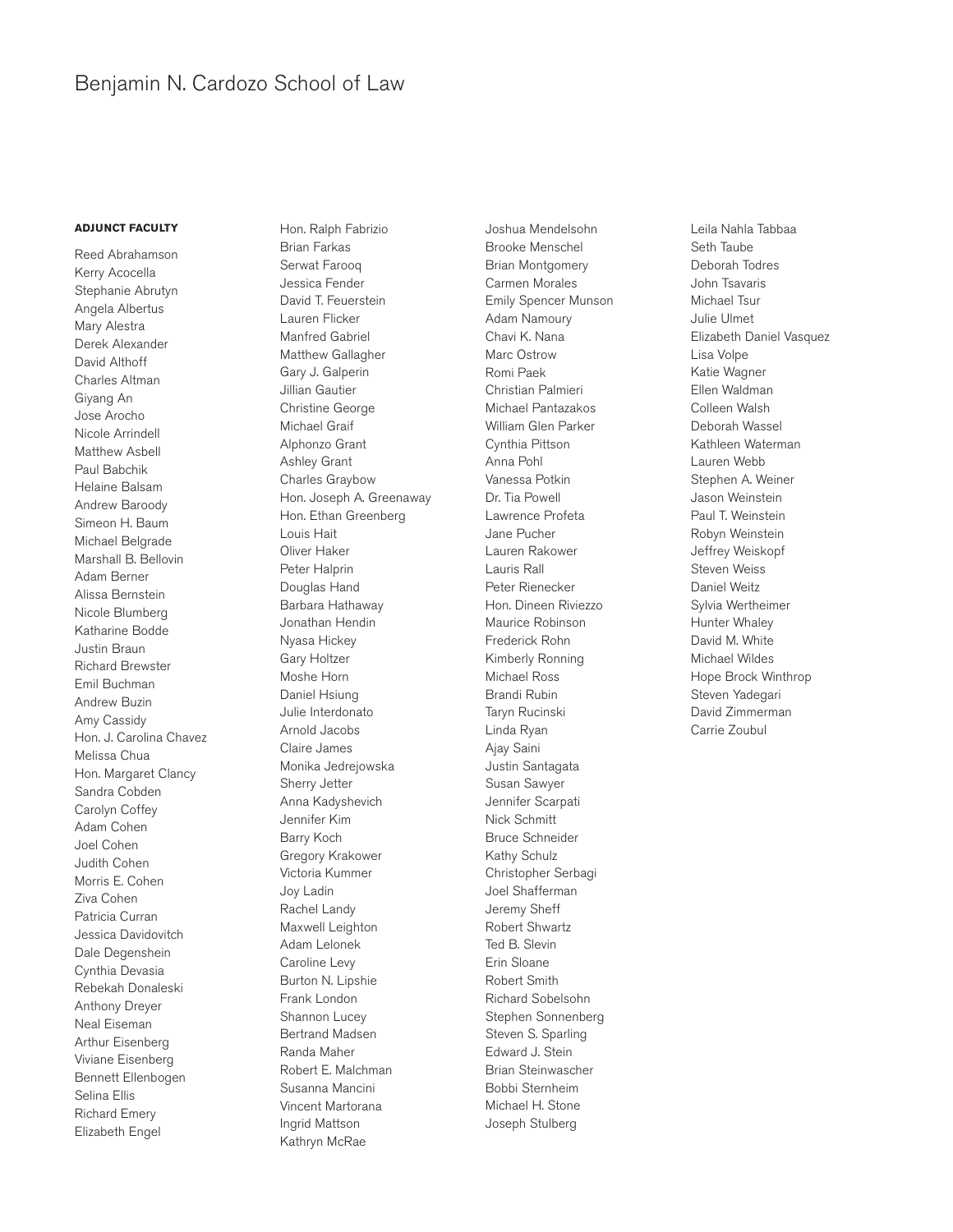#### **OVERSEERS**

Ira S. Dizengoff '92 *Chair*

Shai Y. Waisman '96 *Vice Chair*

Barry A. Shenkman *Secretary*

Kathryn O. Greenberg '82 Hon. Earle I. Mack *Chairs Emeriti*

#### *Overseers*

Rabbi Dr. Ari Berman Shoshana T. Bookson '82 Eric I. Cohen '83 Jeffrey D. Goldfarb '02 William M. Greenblatt '82 Shimmie Horn '96 Hon. Tanya R. Kennedy '92 Jonathan F. Lenzer '04 Tricia R. Pantzer '98 Richard L. Perkal '81 Hon. Dianne T. Renwick '86 Jennifer Grubman Rothenberg '99 Stephen B. Siegel Moshael J. Straus Zahava B. Straus '80 Stephen A. Weiss '90

*Honorary Overseers* Joseph Appleman Hon. Sandra J. Feuerstein '79 Morris Goldfarb Ronnie Heyman Nathan Kacew '98 Thomas H. Lee Jeffrey H. Loria Leslie E. Payson '91 Stephen J. Schulte Bonnie Steingart '79 Rachel L. Warren '92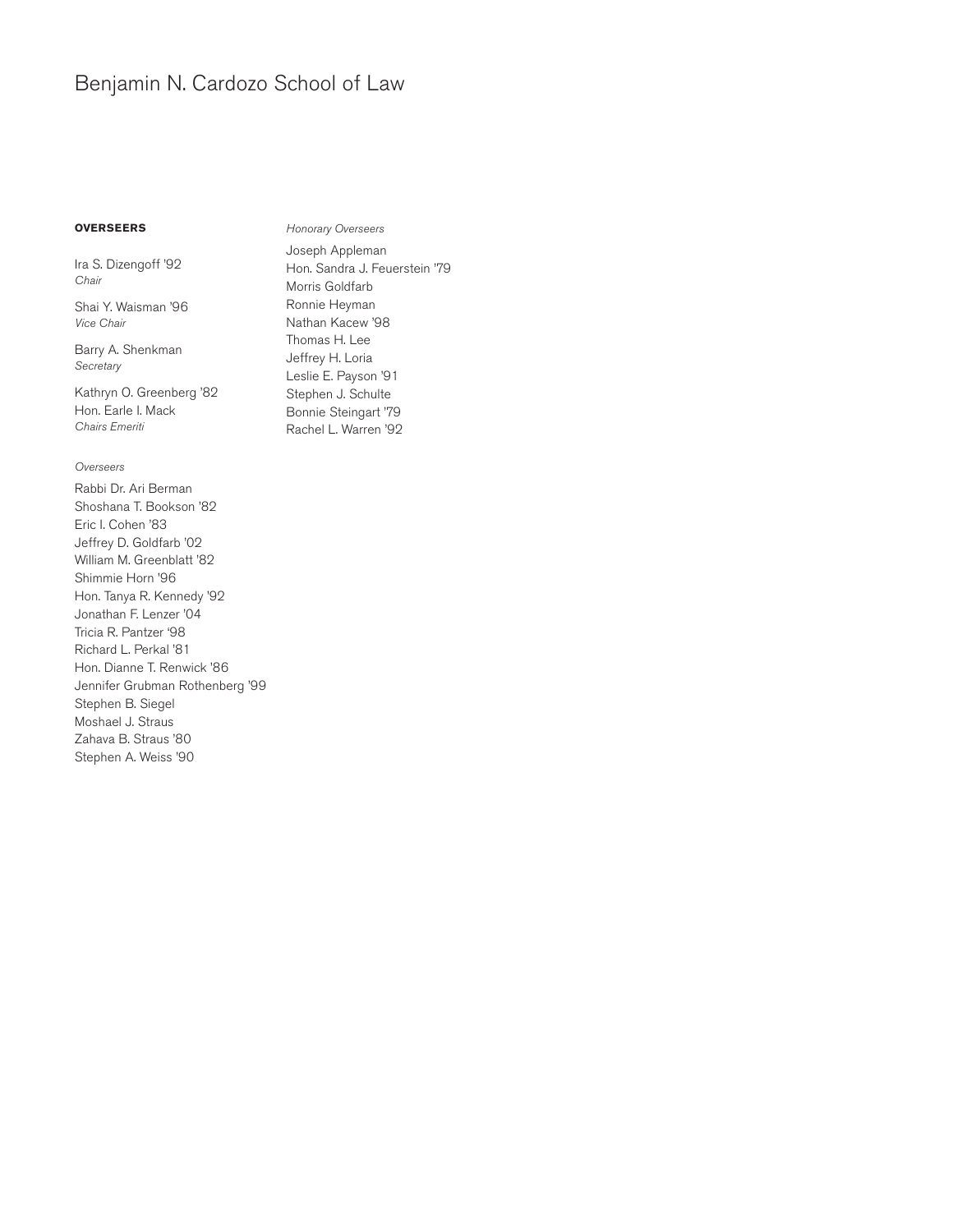### Yeshiva University

#### **ADMINISTRATION**

Rabbi Dr. Ari Berman *President*

Julie Auster, JD *Chief Human Resources Officer*

Selma Botman, PhD *Provost and Vice President for Academic Affairs*

Rabbi Zevulun Charlop, MA *Dean Emeritus and Special Adviser on Yeshiva Affairs*

Rabbi Herbert C. Dobrinsky, EdD *Vice President for University Affairs*

Adam Gerdts, BA *Vice President for Institutional Advancement*

Jacob Harman, CPA *Vice President and Chief Financial Officer*

Rabbi Josh Joseph, EdD *Senior Vice President*

Andrew J. Lauer, Esq., JD, LLM *Vice President for Legal Affairs, Secretary and General Counsel*

Julie Schreier, MBA *Chief of Staff*

Doron Stern, MBA *Vice President and Chief Marketing & Communications Officer*

#### **ACADEMIC LEADERSHIP**

Karen Bacon, PhD *The Mordechai D. Katz and Dr. Monique C. Katz Dean of Undergraduate Faculty of Arts and Sciences*

David Berger, PhD *Dean, Bernard Revel Graduate School of Jewish Studies Director, Beren Department of Academic Jewish Studies*

Victoria Freedman, PhD *Assistant Dean for Graduate Studies Director, Sue Golding Graduate Division of Medical Sciences Albert Einstein College of Medicine*

Cantor Eric S. Freeman, BA *Associate Director, Philip and Sarah Belz School of Jewish Music*

Rabbi Yaakov Glasser, MA *The David Mitzner Dean, Center for the Jewish Future*

Paul Glassman, MArch, MS, MBA *Director of University Libraries*

Rabbi Yosef Kalinsky, PhD *Dean, Undergraduate Torah Studies*

Melanie Leslie, JD *Dean, Benjamin N. Cardozo School of Law*

Rona M. Novick, PhD *Dean, Azrieli Graduate School of Jewish Education and Administration*

Rabbi Menachem Penner, BA *The Max and Marion Grill Dean, Rabbi Isaac Elchanan Theological Seminary*

Paul Russo, PhD *Dean, Katz School of Science and Health Vice Provost*

Victor Alfonso, PhD *Interim Dean, Ferkauf Graduate School of Psychology*

Gordon F. Tomaselli, MD *The Marilyn and Stanley M. Katz Dean, Albert Einstein College of Medicine Executive Vice President and Chief Academic Officer, Montefiore Medicine*

Noam Wasserman, MBA, PhD *Dean, Sy Syms School of Business*

Danielle Wozniak, MSW, PhD *The Dorothy and David Schachne Dean, Wurzweiler School of Social Work*

#### **BOARD OF TRUSTEES**

Moshael J. Straus *Chairman*

Robert M. Beren David S. Gottesman Dr. Henry Kressel Morry J. Weiss *Chairmen Emeriti*

Ludwig Bravmann Philip Friedman Mordecai D. Katz Ira M. Mitzner *Vice Chairmen*

Michael Jesselson *Treasurer*

Naomi Azrieli Rabbi Dr. Ari Berman Julius Berman Marvin S. Bienenfeld Marjorie Diener Blenden Sender Z. Cohen Ira Dizengoff Michael Gamson Elliot Gibber Dr. Felix L. Glaubach Alan E. Goldberg Andrew Herenstein Lance Hirt Michael D. Katz Matthew J. Maryles Joshua L. Muss J. Philip Rosen Dr. Lewis Rubin Jay Schottenstein Daniel A. Schwartz Irwin Shapiro Mark Silber Mark Wilf Zygmunt Wilf Shira Yoshor

#### *Honorary Trustees*

S. Daniel Abraham Hal H. Beretz J. Morton Davis Aaron Feuerstein Joseph Segal Jay H. Zises

*Trustees Emeriti*

Dr. Jayne G. Beker Jack A. Belz David Eshaghian

#### *Presidents Emeriti*

Richard M. Joel Dr. Norman Lamm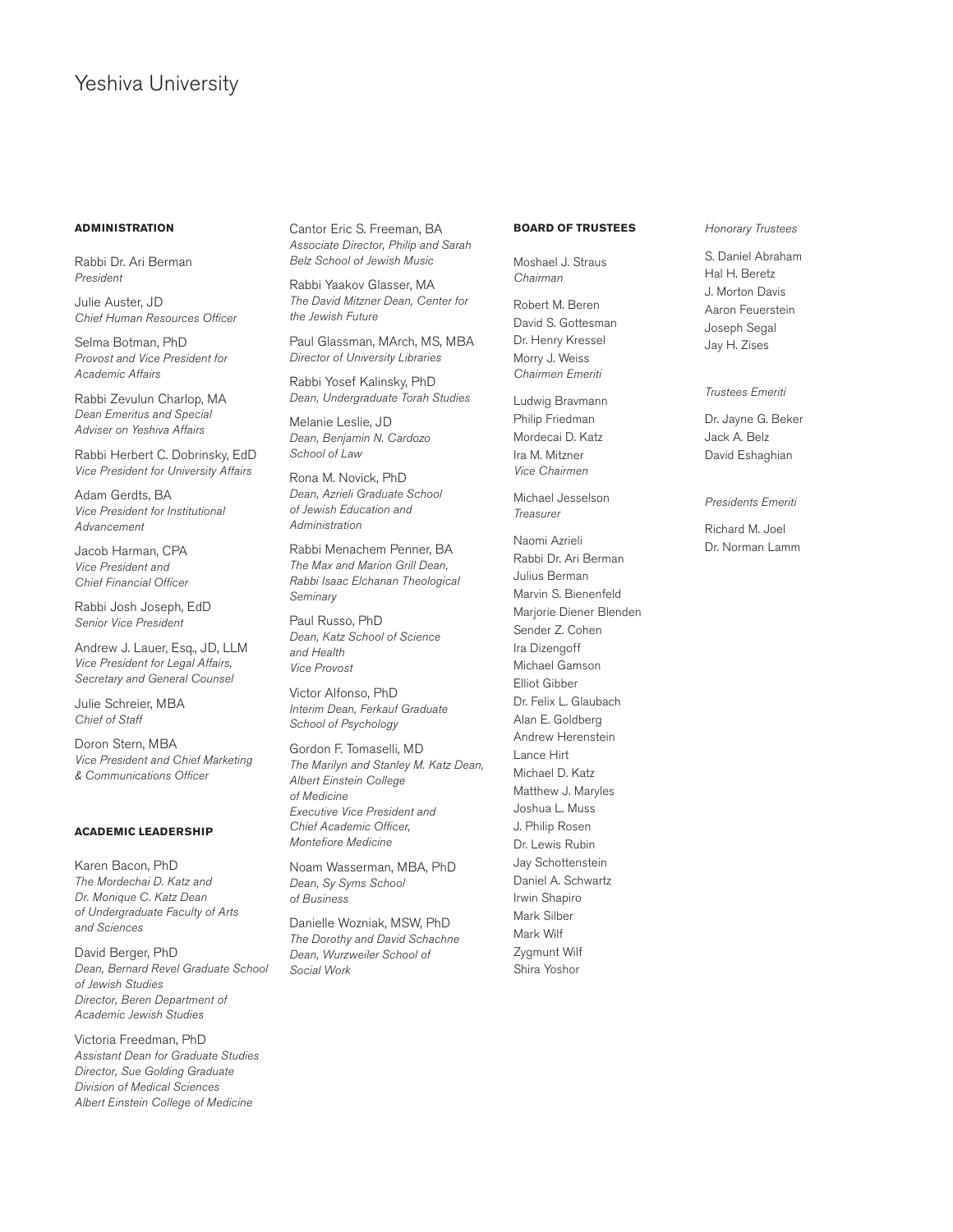### Description of Awards

#### **THE BENJAMIN N. CARDOZO SCHOOL OF LAW AWARD FOR EXTRAORDINARY LEADERSHIP**

In recognition of magnificent leadership and extraordinary dedication to the Benjamin N. Cardozo School of Law and for steadfast devotion to the pursuit of justice, which is central to its mission.

#### **CARDOZO JUSTICE AWARD**

For distinguished service in the pursuit of justice. Bestowed by the Cardozo faculty in recognition of significant and sustained work that has improved our system of justice and transformed lives.

#### **DEAN'S AWARD FOR DISTINGUISHED SERVICE**

For outstanding service to the students of the Benjamin N. Cardozo School of Law.

#### **MONRAD PAULSEN AWARD**

For a member of the faculty or administration or for an individual who has provided devoted service to the continued vitality of the ideals and purposes of legal education. In memory of Cardozo's founding dean.

#### **FELIX FRANKFURTER AWARD**

For outstanding academic achievement, maturity, responsibility, diligence, and judgment.

#### **DR. SAMUEL BELKIN AWARD**

For exceptional contributions to the growth and development of Cardozo School of Law.

#### **LOUIS HENKIN AWARD**

For demonstrating academic achievement and superior scholarship in the LL.M. program.

#### **PROFESSOR JOHN APPEL AWARD**

For exemplary service to the student body.

#### **ANDREW S. ZUCKER AWARD**

For academic excellence, commitment to the law school's future success, and community activism and dedication to the legal profession. In memory of Andrew Steven Zucker, Class of 1999, a victim of the September 11th World Trade Center terrorist attacks.

#### **E. NATHANIEL GATES AWARD**

For outstanding academic work or public advocacy that contributes to the achievement of equal justice under law.

#### **TELFORD TAYLOR AWARD**

For outstanding achievement in the fields of constitutional law and international human rights.

#### **NATIONAL ASSOCIATION OF WOMEN LAWYERS AWARD FOR OUTSTANDING GRADUATE**

For academic achievement, motivation, tenacity, and drive, and showing promise to contribute to the advancement of women in society.

#### **JAMES LEWIS AWARD**

For outstanding achievement, academic or clinical, in the field of taxation.

#### **STANLEY H. BECKERMAN PUBLIC INTEREST AWARD**

For outstanding commitment to assisting less fortunate persons in need of legal assistance by virtue of excellent performance in a clinic, exceptional personal qualities, and career choice.

#### **JONATHAN A. WEISS AWARD FOR PUBLIC INTEREST LAW**

For commitment to public interest law during the student's law school career.

#### **ARCHIE A. GORFINKEL AWARD**

For the most promising and accomplished graduate entering the field of criminal law.

#### **JACOB BURNS ETHICS CENTER IN THE PRACTICE OF LAW AWARD**

For the demonstrated commitment through scholarship, activity, and interest in advancing professionalism and access to justice.

#### **STEVEN ERIC TANENBAUM LEADERSHIP AWARD**

For exemplary service to the Cardozo community.

#### **ALI-ABA SCHOLARSHIP AND LEADERSHIP AWARD**

Awarded to the graduate who best represents a combination of scholarship and leadership, qualities embodied by the sponsoring organizations—the American Law Institute and American Bar Association.

#### **BENJAMIN N. CARDOZO WRITING AWARDS**

Awards recognizing the best written work for publication, in civil advocacy, and the best course/ independent research paper.

#### **CHARLES BALLON WRITING AWARD**

For the best written work published outside of the Cardozo community.

#### **DISTINGUISHED PERFORMANCE IN THE LLM PROGRAM**

For overall contribution to the academic life and extracurricular activities of the law school community.

#### **CARDOZO SERVICE AND ACHIEVEMENT AWARDS**

For achievement and outstanding service to the law school.

#### **FEDERAL BAR COUNCIL AWARD**

For achievement in Con-Law courses.

#### **BEATRICE COHEN AWARD**

For achievement in Jewish Studies.

#### **JACOB BURNS MEDALS**

For special and significant achievements and contributions in a variety of law school academic or professional activities.

#### **MIKE DOWNING MEMORIAL COACHING AWARD**

Awarded to a Moot Court Honor Society Head Coach with sincere passion for and commitment to their MCHS team. In memory of the great head coach, Michael Downing, Class of 2013.

#### **INTELLECTUAL PROPERTY AWARD**

For outstanding performance in the field of Intellectual Property.